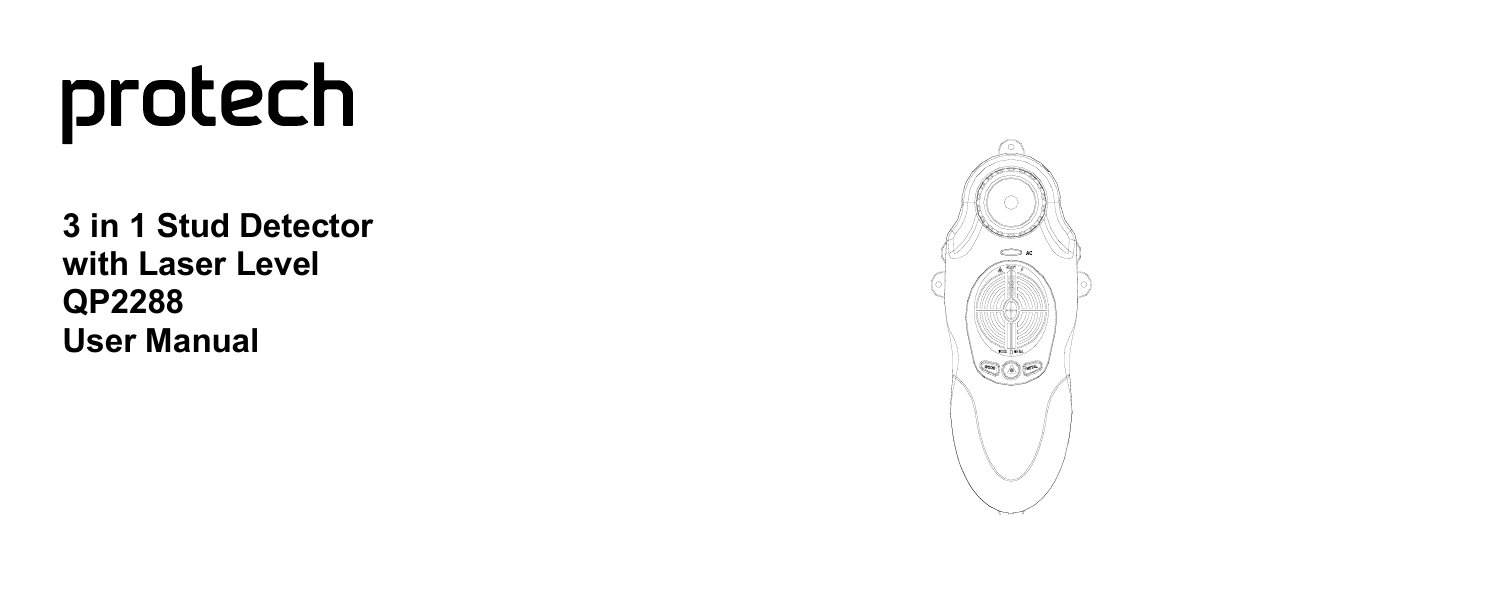# **Features and Benefits**

- Stud/Metal/AC wire detection
- Wood, metal and live wire detection-detects wood up to 3/4" depth
- Locate with audio LCD indication
- Normal scan 3/4" & deep scan 1-1/2" selection
- 180" pivoting laser plane with level and plumb vials
- LCD sensing and mode display with new target graphics
- LED display with continuous live wire detection
- 20 foot laser line projection
- Thumb dial adjustable feet for leveling the laser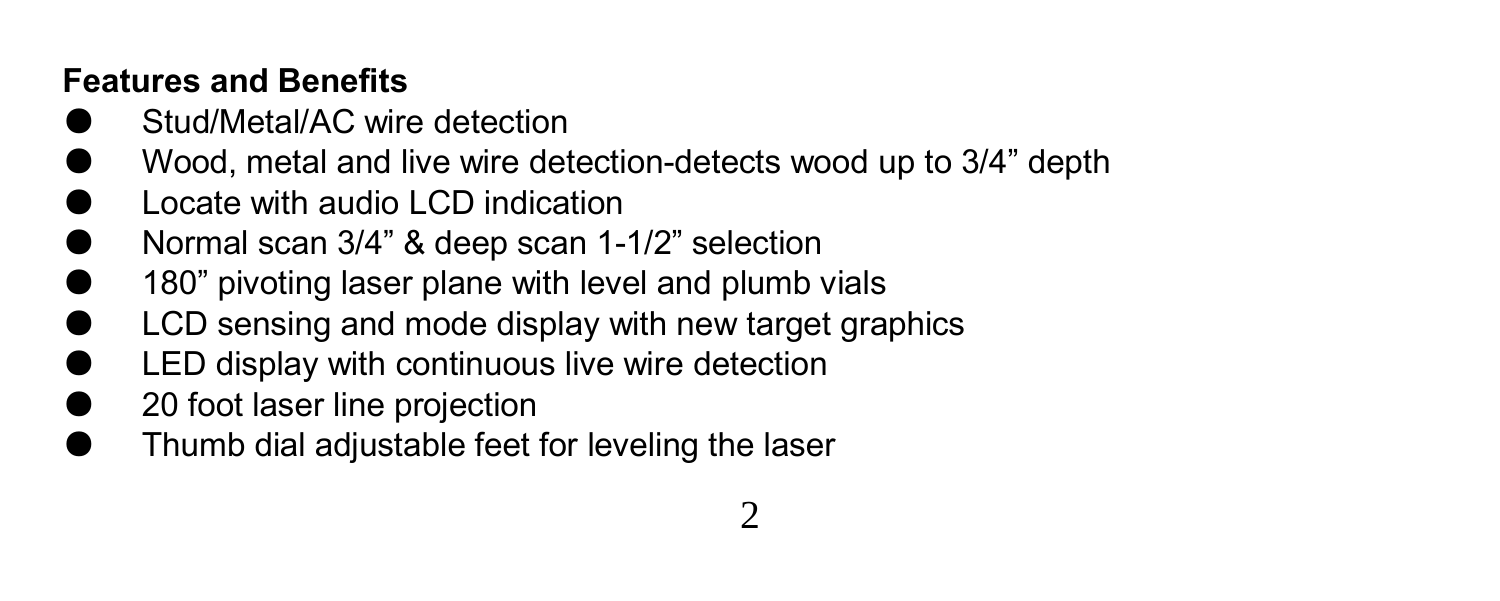- Vertical and horizontal mounting holes
- Easy key pad operation
- Ergonomically designed for comfort and grip
- Auto power off
- Low battery indication

# **SAFETY INSTRUCTIONS:**

**Failure to follow warnings may result in bodily injury. The following warnings must be followed to avoid injury:**

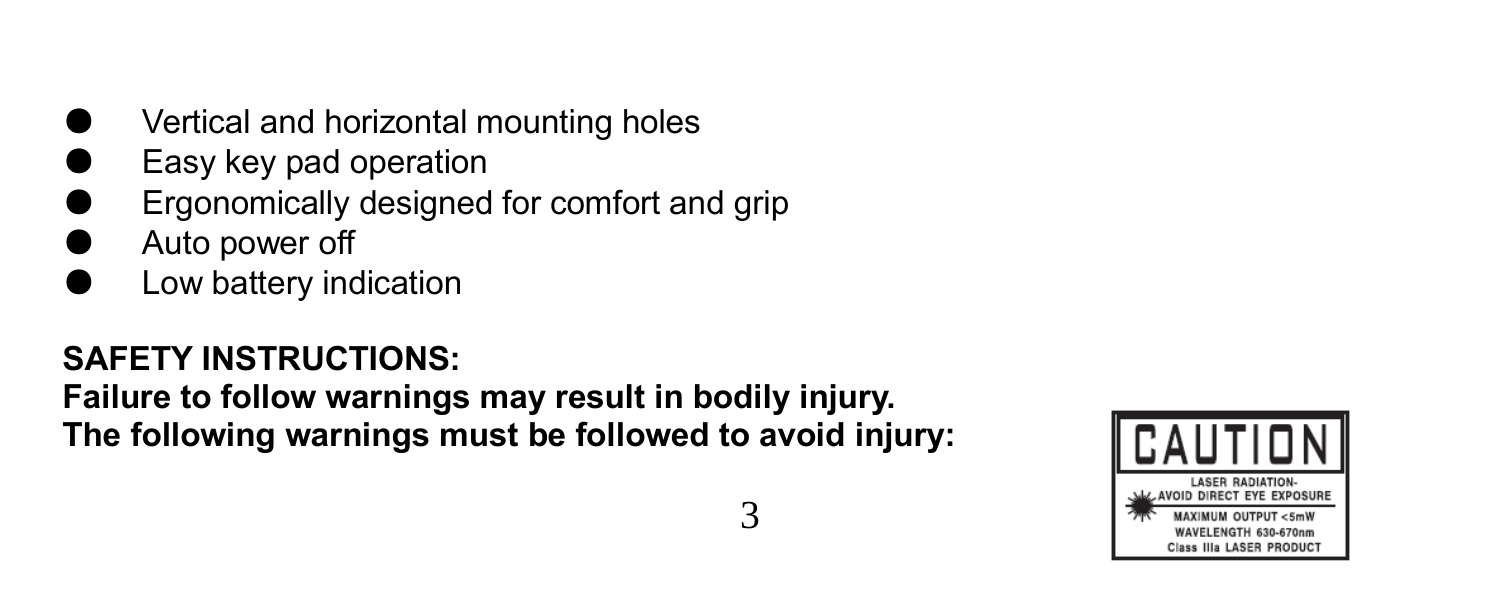- DO NOT remove warning labels.
- DO NOT use optical tools to view laser beam. Serious eye injury could result.

4

- DO NOT project the laser beam directly into the eyes of others.
- DO NOT stare directly at the laser beam.
- DO NOT project laser beam onto a reflective surface.
- DO NOT operate around children, or allow children to operate.
- DO NOT disassemble the laser.
- Always turn off laser when the tool is not in use.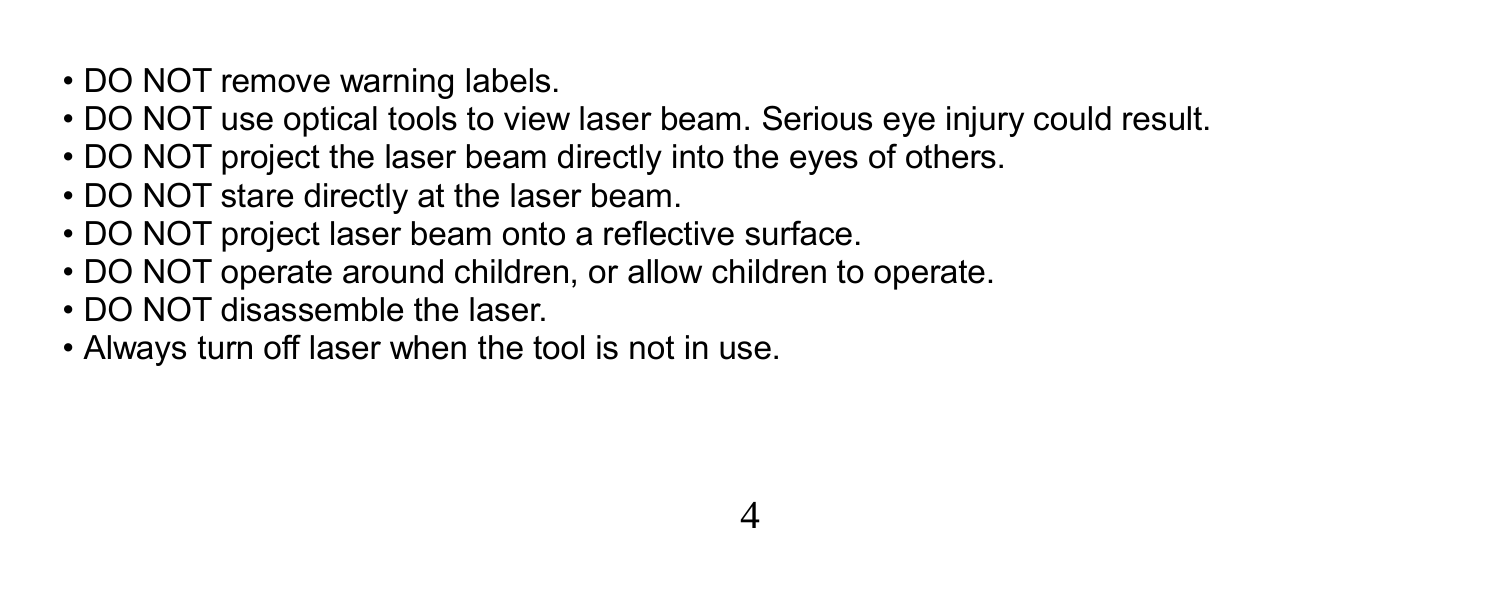#### **IMPORTANT:**

Read all instructions prior to operating the unit and DO NOT remove any labels from the tool. The unit produces a straight line on the same surface on which the tool is placed. Any reflection of the line on another surface should be considered reference.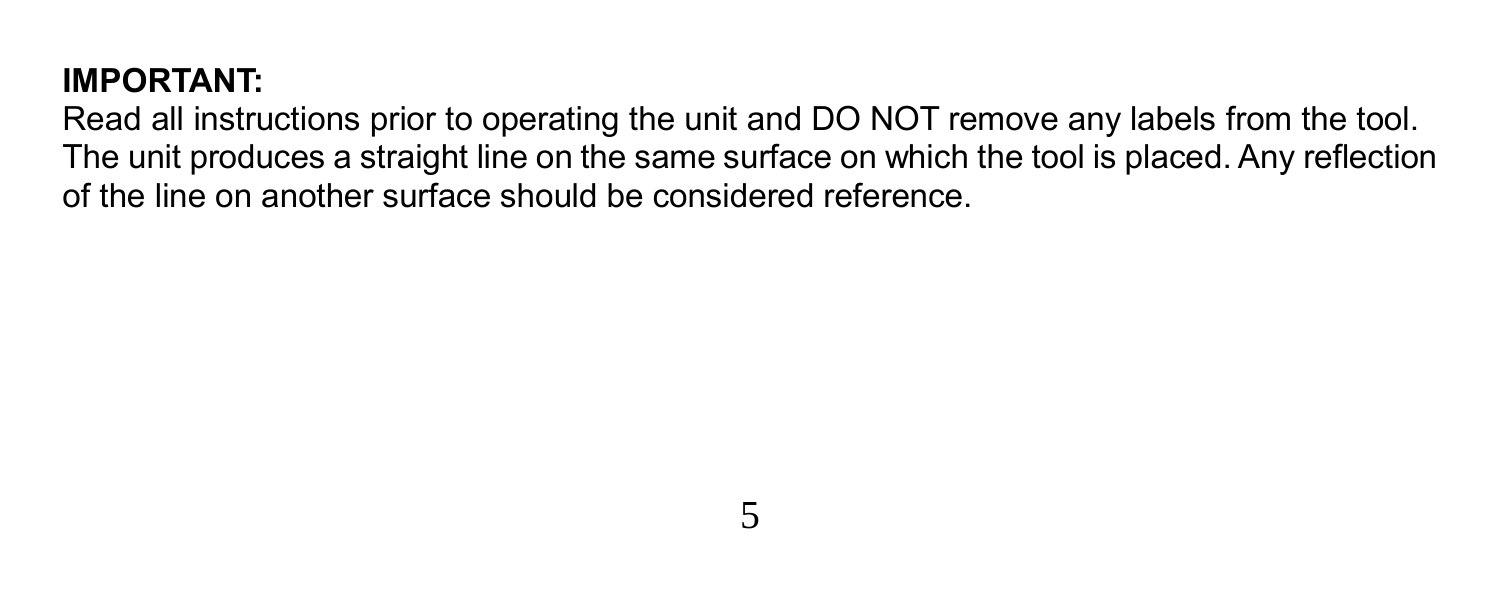#### **Introduction**

- The unit uses electronic signals to locate the position of studs, joists or live AC wires through dry wall and other common wall materials. Once the edge of the stud has been detected, the unit LCD display gives visual and audio indications that allow you to easily pinpoint the stud's edge position. A pencil line allows you to quickly note the location of the stud edges.
- Generates a laser plane vertically and pivots 90 degree clockwise or counterclockwise to generate a laser straight line.
- Allows the user to locate wood and metal studs up to 3/4 inch for metal and wood stud.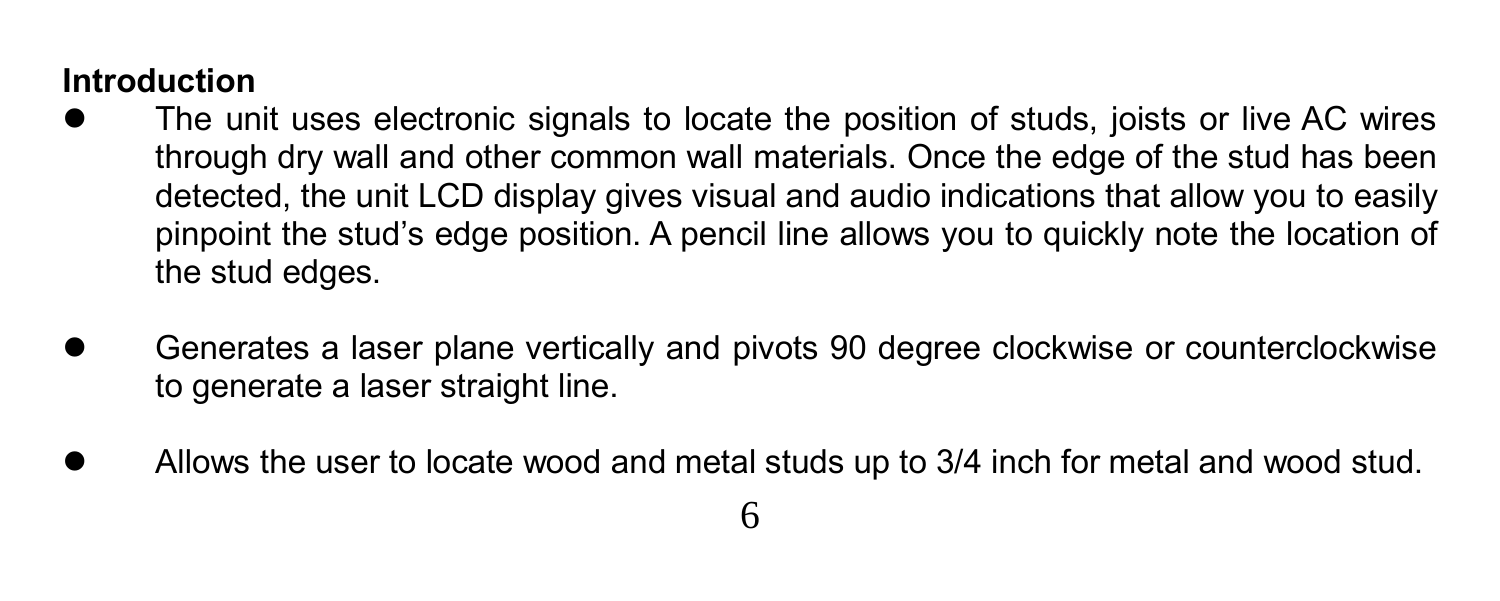- The unit provides automatic calibration for metal and wood stud modes, auto shut off and heavy duty ABS construction.
- Detection mode is selected by keypad function metal and wood stud. Default mode is wood stud detection. Mode should be selected before "on" key is pressed.

7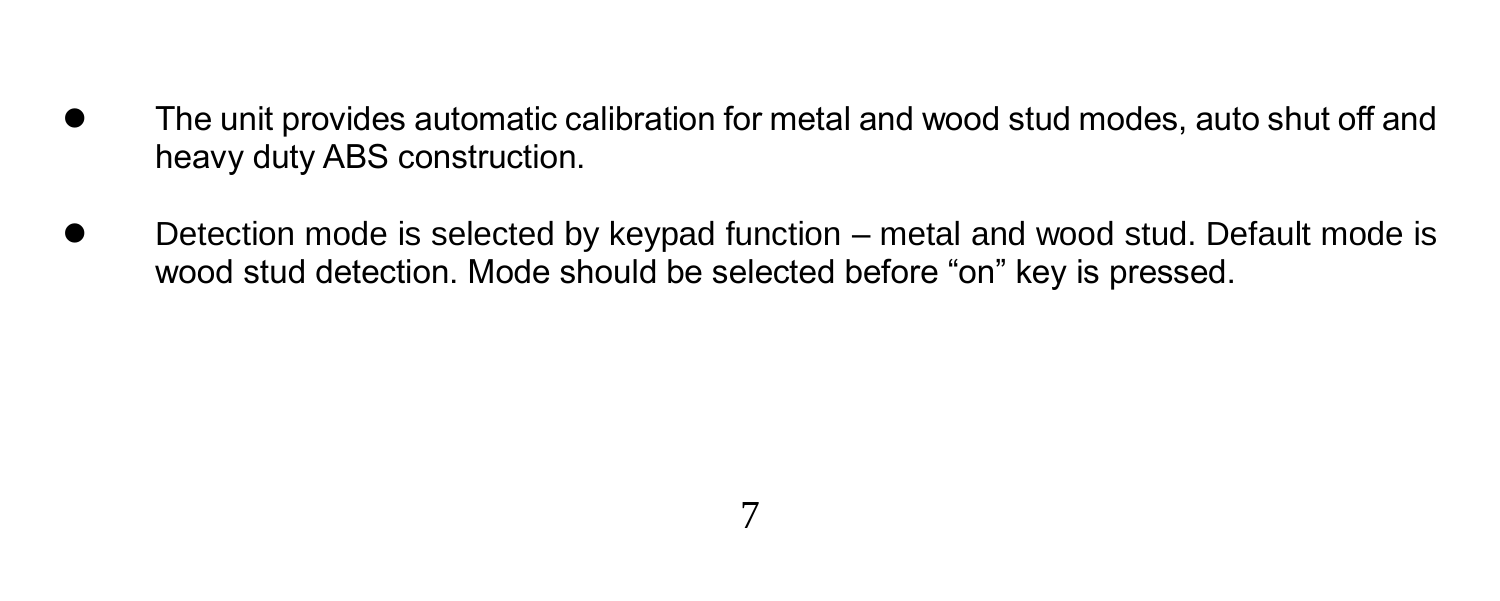### **Operating Instructions Battery Replacement**

Open the battery door on back of unit and connect a 9-volt battery to clip.

Place battery back into case and snap battery door on. Recommended to replace with a new 9-volt battery when low battery indicator is on.

#### **Calibration**

Calibrate the unit on wall before scanning for wood or metal stud.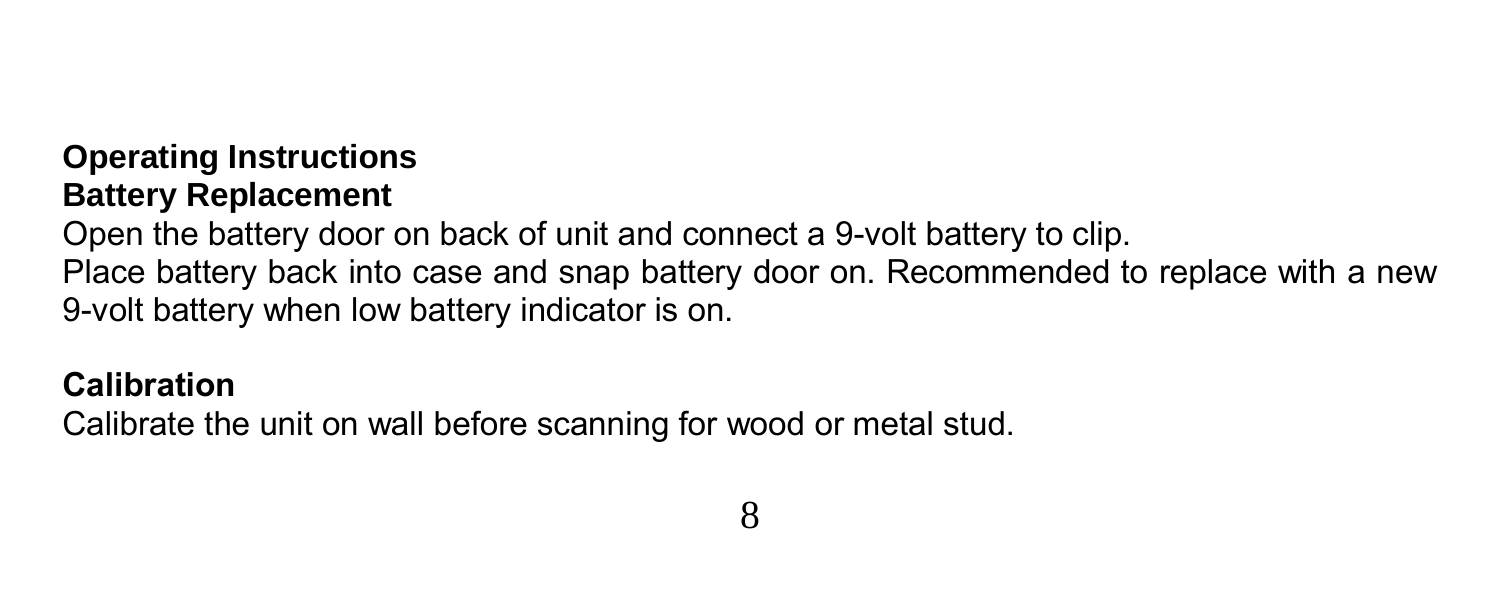**Note:** While calibrating, the unit must **not** be placed directly over a stud, dense material such as metal, wet or newly painted areas, as this will prevent the unit from calibrating properly. If this is done over wood or metal stud, the unit will give no indication when moved away from the area. Move to a different location and try again.

**1**. Hold the unit flat against the surface, making firm contact. Press and hold the "On" button. All indicators on the LCD are displayed while the unit goes through its 1 to 3 second calibration cycle. **ILLUSTRATION 1** When calibrated, a beep will sound and LCD will indicate, as shown on illustration 1.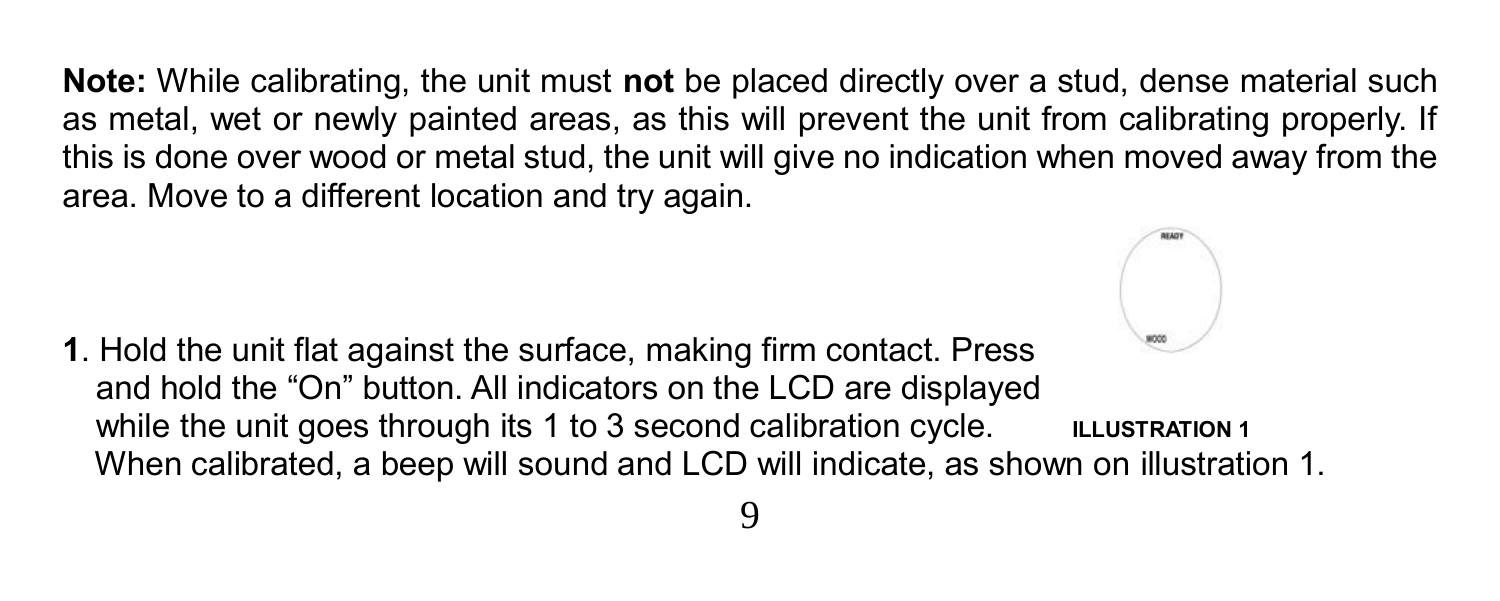**2**. Press the laser key and hold the "On" button; then the laser line will always be on.

**3.** Keep holding "On" button during the stud detection. **USAGE**

# **Detecting Wood Studs**

# **Wood Stud detection is set by default when the unit is on.**

- 1. Slide the unit across the surface in a straight line. The closer the unit is to the stud the more bars will be shown, as illustration 2. When the stud edge is detected the Wood indicator and the edge bar will be shown, as illustration 3 and the unit will sound a repeating beep. 2. Use the indicator line to mark the stud edge.
- 3. Continue sliding past the stud. When the indicator turns off and the unit stops beeping, the other edge has been detected.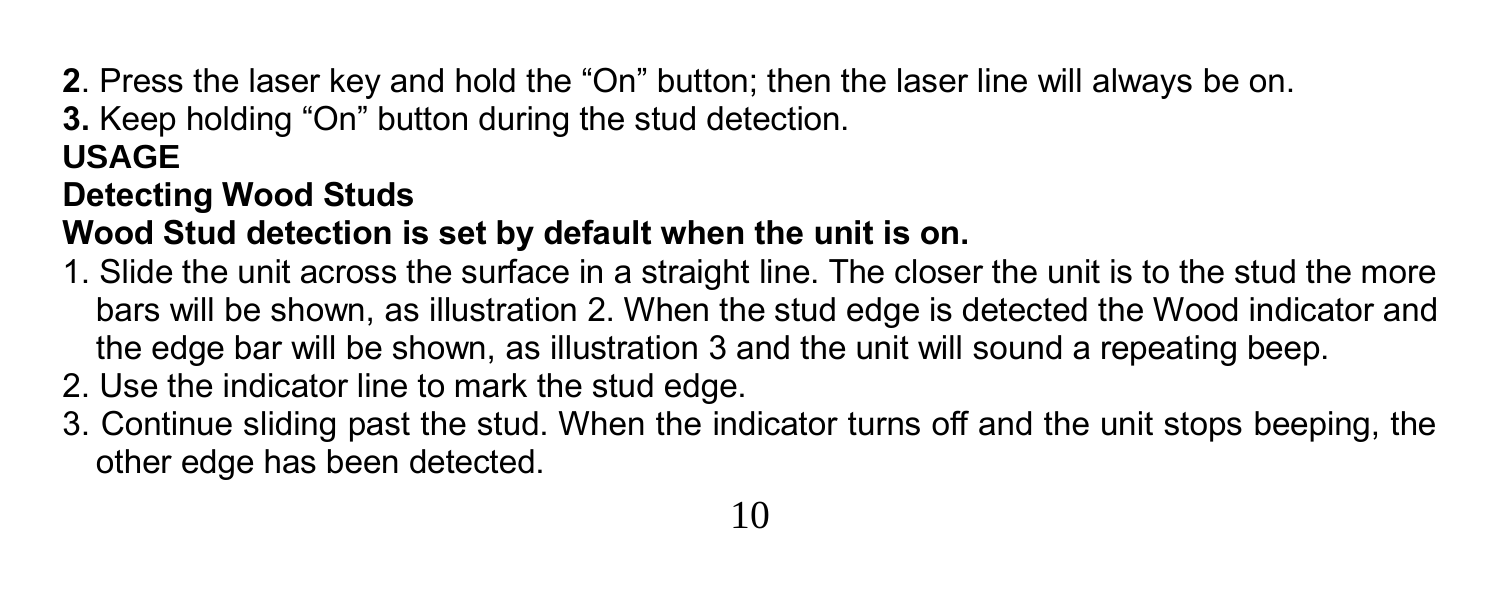4. Double check stud location by coming back from the other direction. Make additional markings.

**ILLUSTRATION 2 ILLUSTRATION 3** 5. The midpoint of the marks indicates the stud center

#### **Detecting Metal Studs**

1. Press "Metal" button once and the LCD will be as shown. Press & keep holding the "On" button all the time during the stud detection

11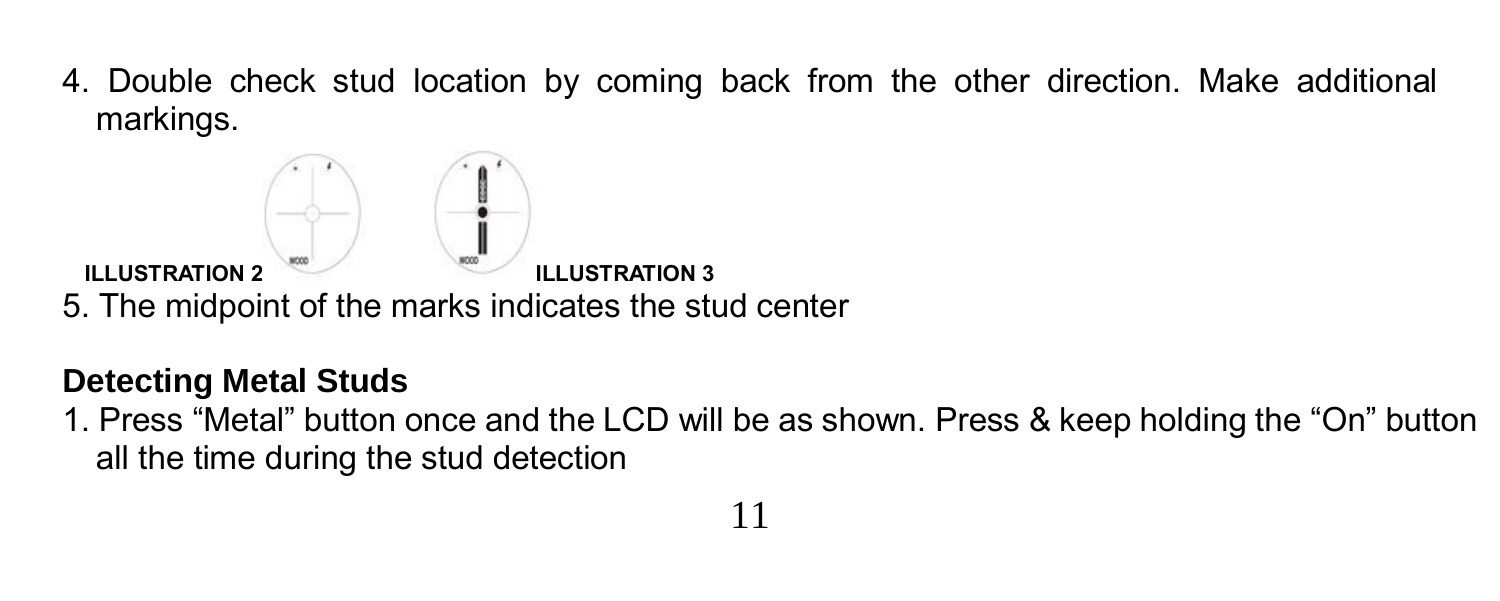2. Repeat the procedures 1-5 as described in" Detecting Wood Stud".

#### **Detecting Live Wires**

The Live Wire Detection feature is always on and the "Live Wire" icon will be displayed on the LCD. When a Live Wire is detected, the red live wire LED indicator will be on. Static electricity charges that can develop on drywall and other surfaces will spread the voltage detection area many inches to each side of the actual electrical wire. To aid in locating the wire position, scan holding the unit 1/2 inch away from the wall surface or place your other hand on surface approximately 12 inches from sensor.

**Warning: shielded wires or live wires in metal conduits, casings, metallized walls or thick,**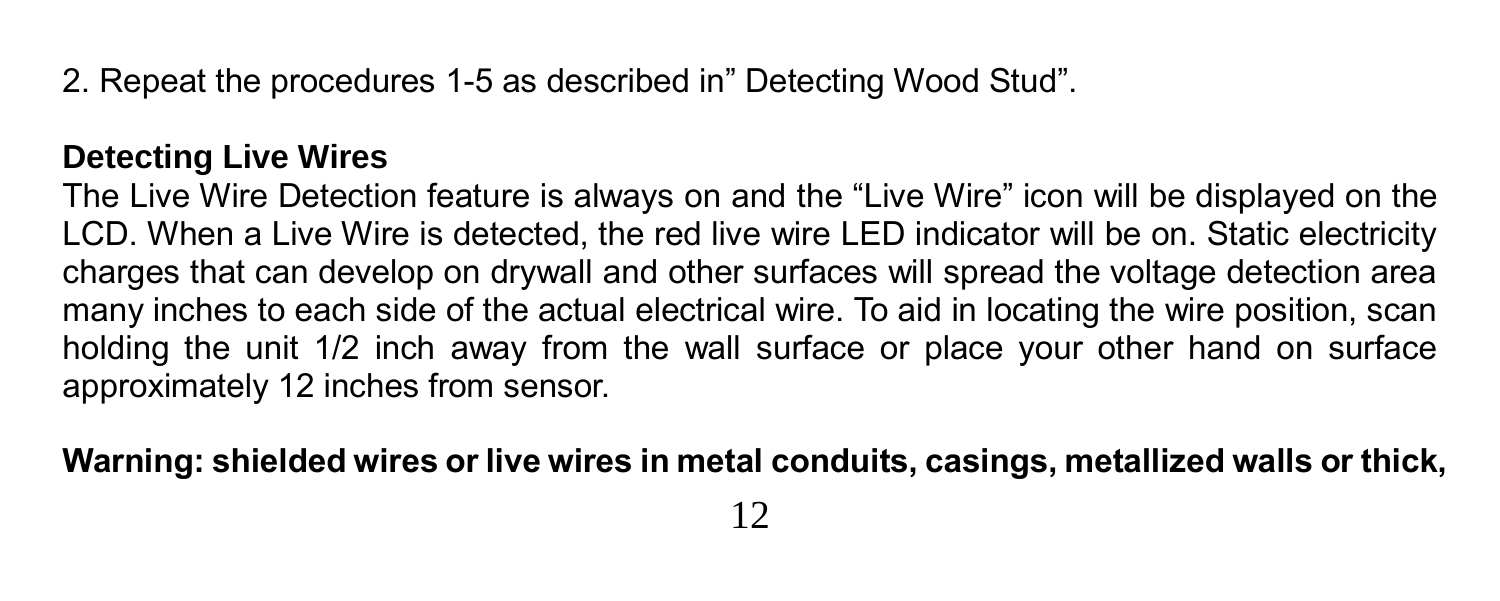**dense walls will not be detected. Always turn AC power off when working near wiring.** The unit is designed to detect 110 volts (for USA version) and 230 volts for (European version) AC in live electrical wires. It will also detect the presence of live wires having greater than 230 volts.

#### **Adjustment Feet**

The adjustment feet allow the leveling of the Laser line on the horizontal or vertical surfaces.

#### **Cautions on Operating**

You should always use caution when nailing, cutting or drilling in walls, ceilings and floors that may contain wiring or pipes near the surface.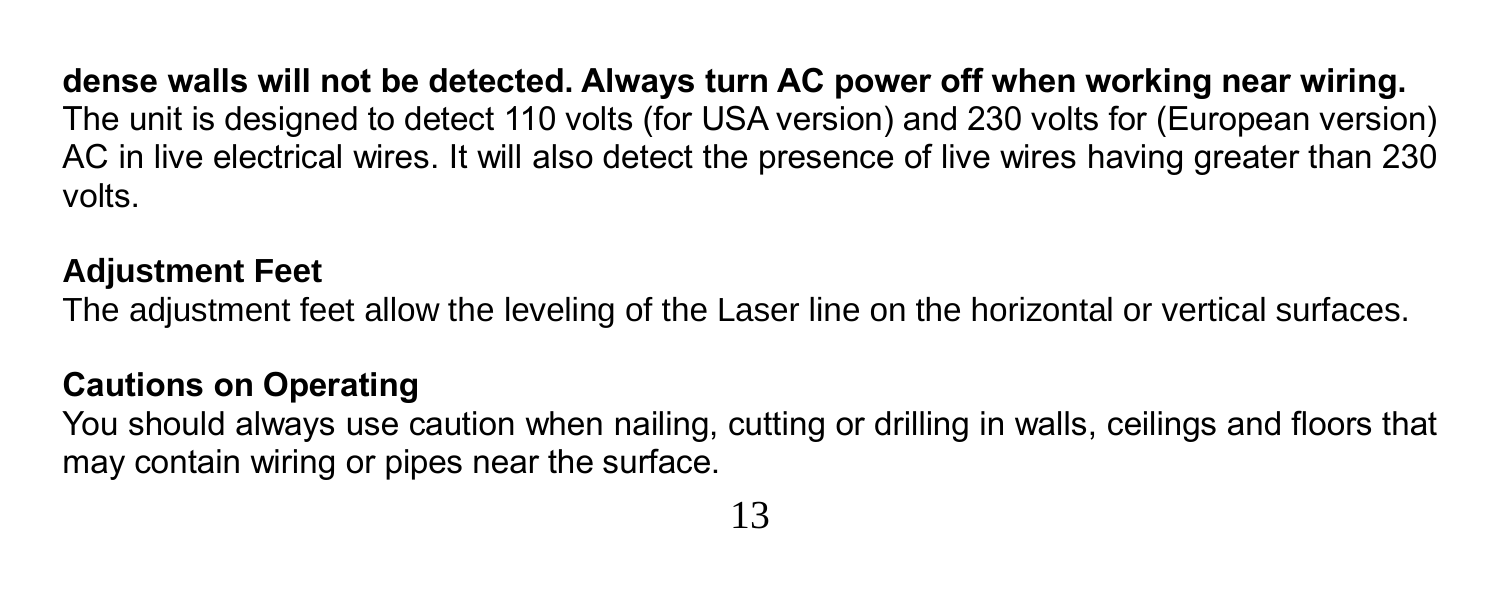#### **Shielded, dead or non-powered wiring will not be detected as live wires.** Always remember that studs or joists are normally spaced 16 inches or 24 inches apart and are

1-1/2 inches in width. To avoid surprises, be aware that anything closer together or of a different width may be an additional a stud, joist or firebreak.

### **When working near AC electrical wires, always turn off the power. Operating Tips**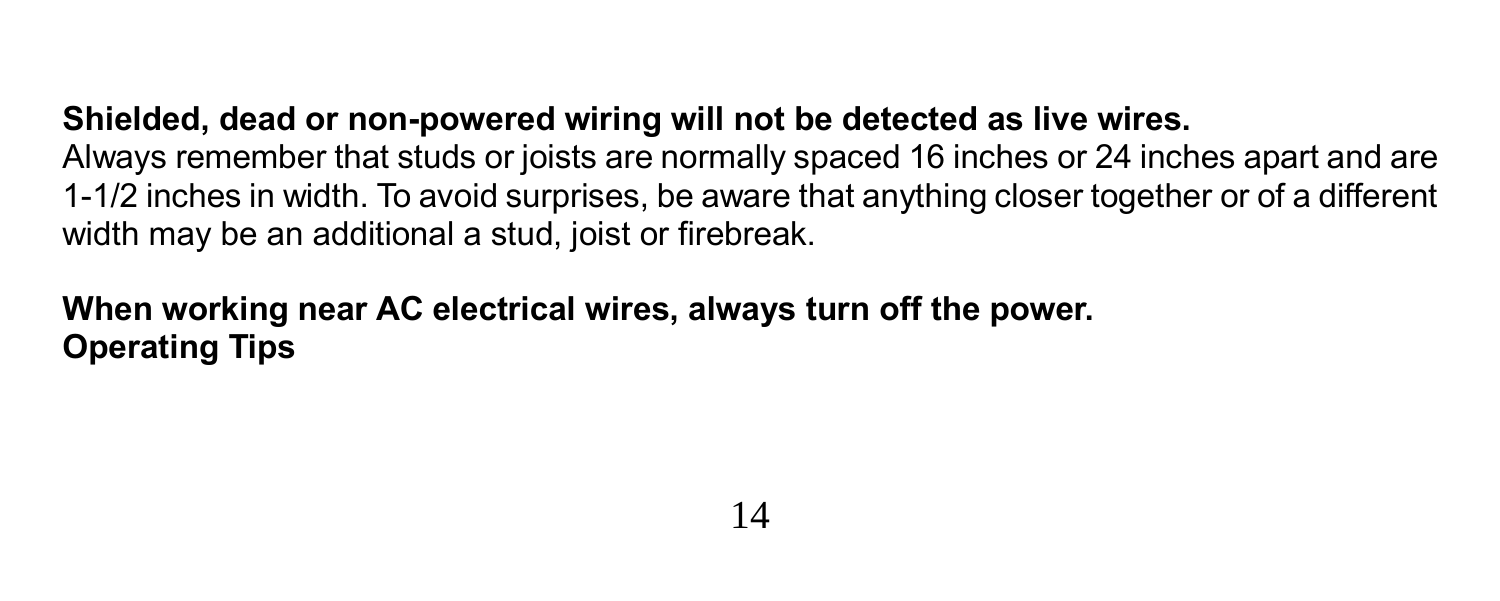# **IMPORTANT SAFETY NOTICE**

Insure proper detection of live wires ALWAYS hold the unit in the handle area only. Grasp between fingers and thumb while maintaining contact with your palm.

#### **Conventional Construction**

Doors and windows are commonly constructed with additional studs and headers for added stability. The unit detects the edge of these double studs and solid headers and emits and holds an audio signal as it crosses over them.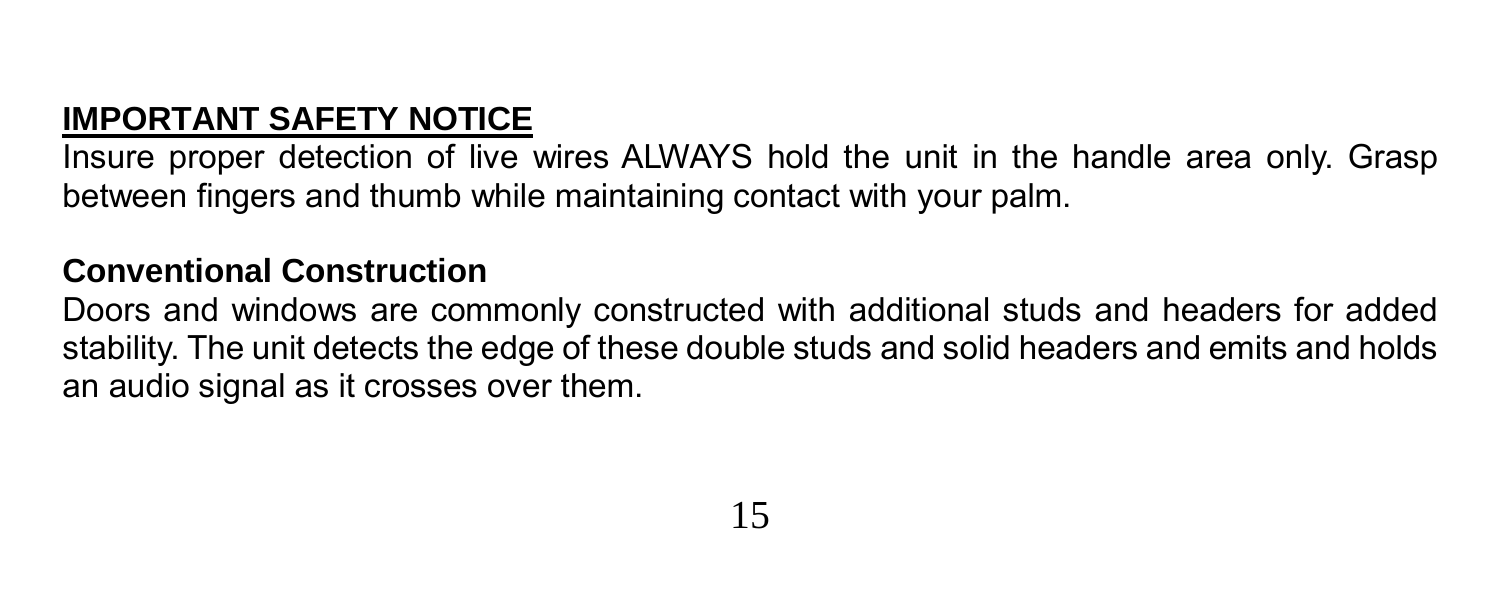#### **Surface Differences**

Wallpaper—there will be no difference in the function of the stud sensor on surfaces covered with wallpaper or fabric unless the coverings contain metallic foil or fibers. Plaster and Lath unless the plaster and lath is exceptionally thick or has metal mesh in it, there will be no problem with the unit functioning properly. Ceiling or Textured Surfaces—When dealing with a rough surface such as a sprayed ceiling, use a piece of cardboard when scanning the surface. Run through the calibration technique described earlier WITH the piece of cardboard between the stud sensor and the surface. Also, it is particularly important in this application to remember to keep your free hand away from the unit.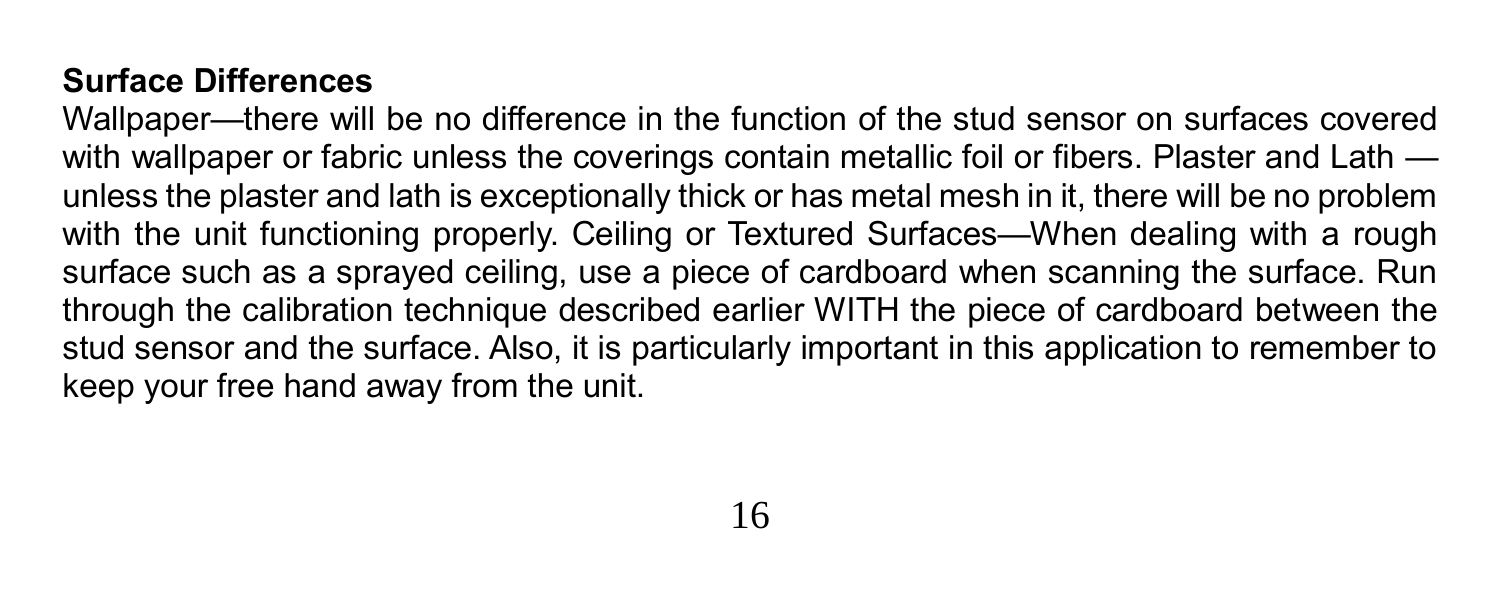## **Specifications**

Utilising the procedure of scanning and marking from two sides, the unit will find the stud center with 1/8" accuracy for wood and 1/4" accuracy for metal.

When measuring a stud, it is recommended that the unit to be used at 33-55% relative humidity. Battery: 9 volt

```
Operating Temperature: +20º to +120ºF (-7ºC to +49ºC)
Storage Temperature: -20ºF to +150ºF (-29ºC to +66ºC)
Laser diode: 650nm class IIIA
Laser accuracy: 1/2" at 20 feet
Length of projected Laser Line: up to 20 feet
```